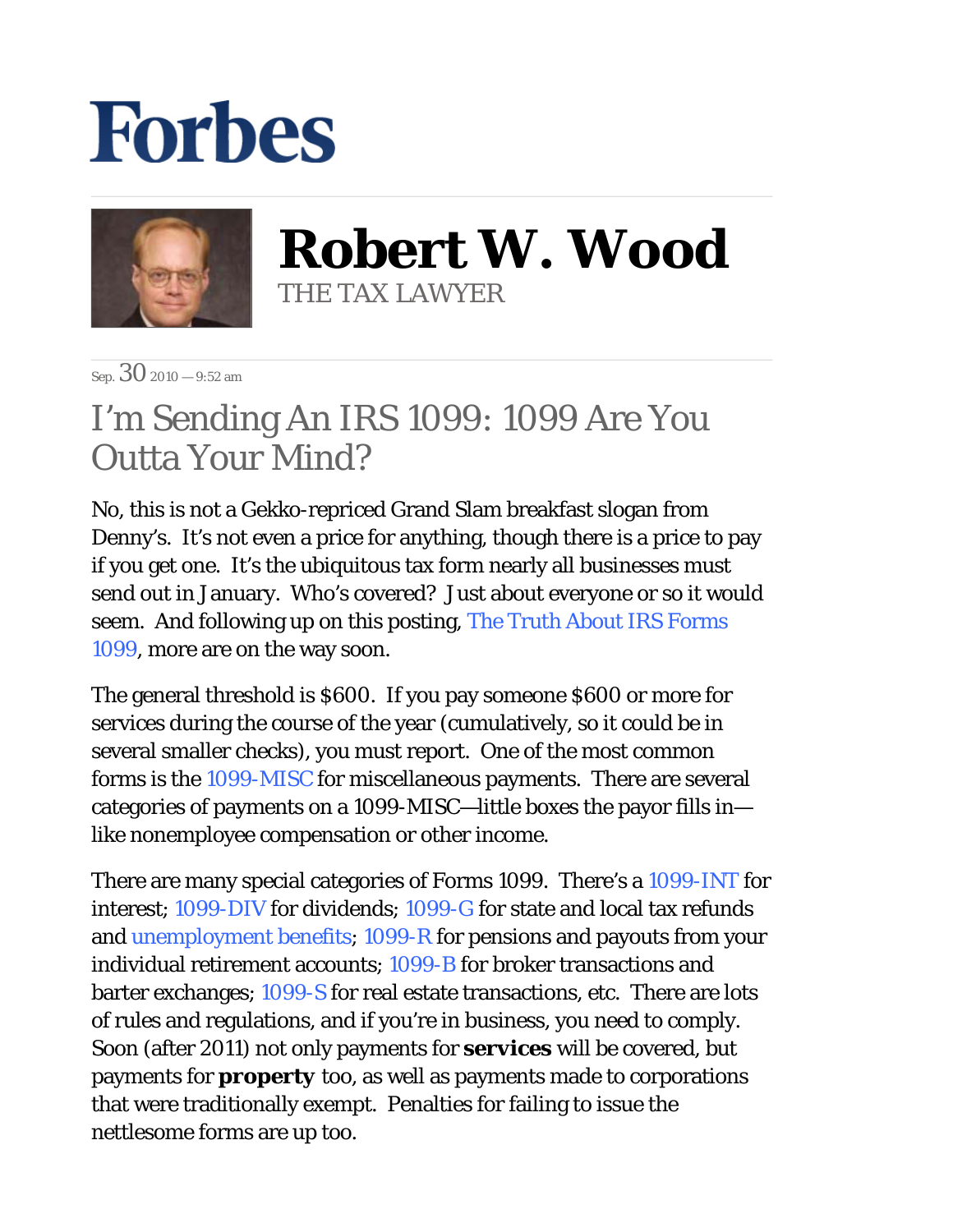But you may find there are surprising variations in how people interpret the rules. For example, take lawsuit settlements. If you're in business and pay a plaintiff to settle a lawsuit against you, you generally must report the payment. However, if the payment isn't income to the plaintiff because it's for personal physical injuries—say the plaintiff fell and was hurt on your business premises—you *shouldn't* send a 1099. So say the IRS's instructions to Form 1099-MISC.

It turns out there's lots of room for interpretation, and what constitutes personal physical injury/sickness isn't clear. See Bruises, Settlements, and the Proposed 104 Regs. Often a plaintiff who *thinks* his recovery is tax free and won't incur the wrath of a Form 1099 finds out differently the following January. That can be an unpleasant surprise, so consider making the *lack* of a Form 1099 explicit in the settlement agreement in appropriate cases. See 10 Things to Know About Taxes on Damages.

Another foible relates to how settlement checks are cut. If you're a plaintiff and receiving a settlement, you might think the biggest Form 1099 you could receive would correspond to the amount on your check. Say you sue a company for stiffing you on a consulting contract that was to pay you \$100,000. You hire a contingent fee lawyer who charges 40% and eventually you settle for \$75,000. Your lawyer gets the check from the defendant, and you get a net check from your lawyer for \$45,000. Will the defendant issue you a Form 1099 for \$45,000?

Nope. In most cases, you'll get a 1099 for the full \$75,000. (In fact, the defendant usually must issue a 1099 to your lawyer for the full amount too!) That means you'll need to consider how and where on your tax return to deduct your legal fees if you can. See The Only Good Legal Fees Are Tax Deductible Legal Fees. There are variations possible depending on exactly how checks are cut, and separate checks are usually a good idea.

Whatever you do, plan ahead and get some advice so you know what to expect. For further reading, check out:

Can Settlement Checks Obviate Withholding and Form 1099?

10 Things to Know About Taxes on Damages